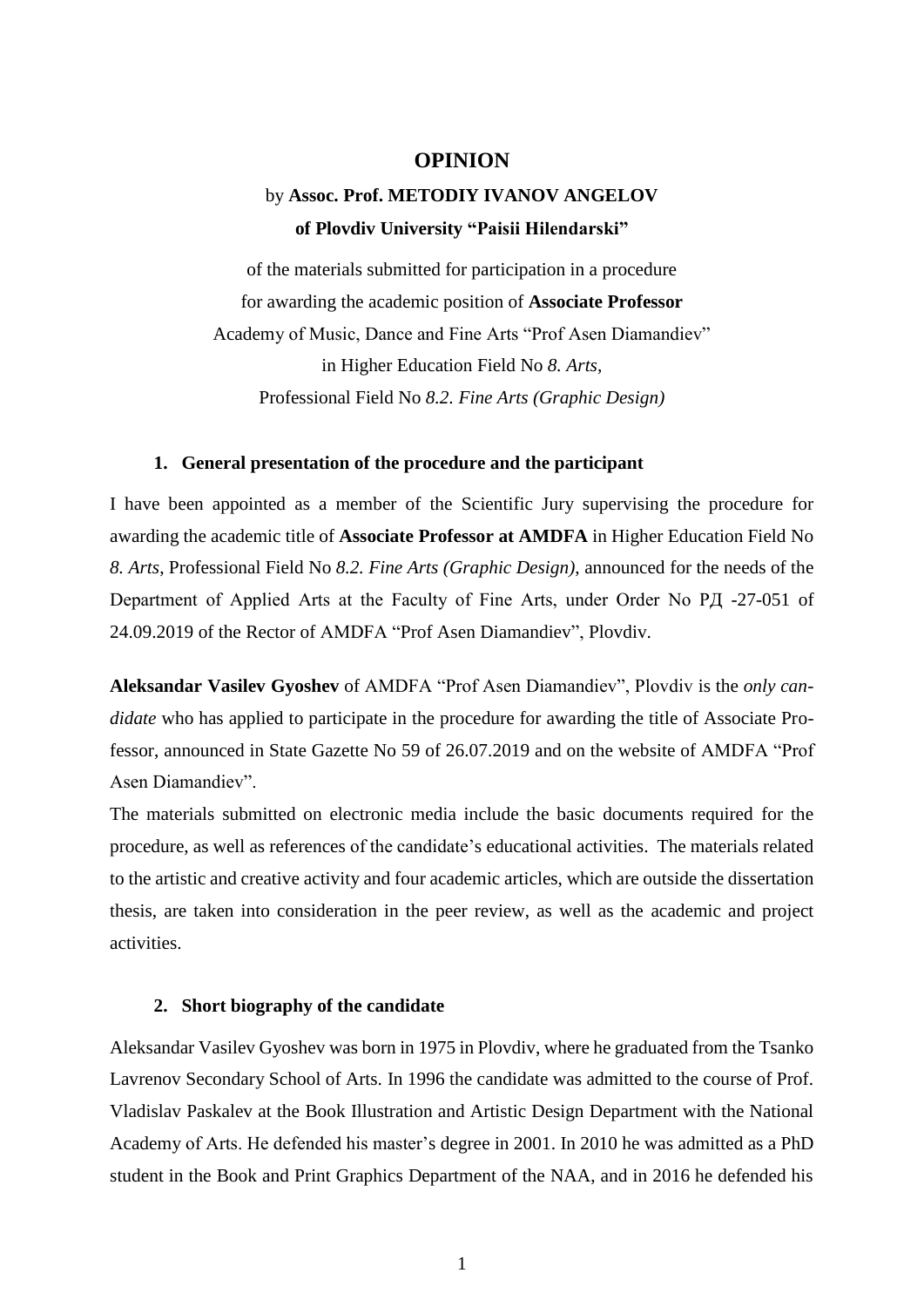dissertation thesis and was awarded a PhD degree. His professional realization is related mostly to the artistic editing and layout of books. He teaches various subjects in the specialty Graphic Design at AMDFA "Prof Asen Diamandiev", Plovdiv.

#### **3. General characteristics and assessment of the applicant's activity**

# *3.1. Artistic activity*

Alelsandar Gyoshev is an artist with a distinct professional profile in the field of graphic design. His work is focused primarily on the *illustration and artistic design of books*, but he also works as a stage designer and has realized projects in several opera productions. He is an art editor, designer, and illustrator of numerous books and albums (popular science books, history albums, anniversary editions, and series), including the multi-volume edition of Chudomir's collected works by Abagar Publishing House. This edition was awarded the Golden Lion Award for Best Publishing Project in 2013. A. Gyoshev, PhD works actively as a designer of books and albums related to the history of the City of Plovdiv. He has been awarded the Plovdiv Honorary Medal for his comprehensive activity in the field of books layout related to the history and memory of the city. He is also known as an artistic designer of textbooks and covers for children's books.

The candidate is also the author of *stage design* and stage *posters* for a number of performances staged at the State Opera in Stara Zagora. He was nominated for the 2013 Crystal Lyre Award in the Staging Team category for the production of The Barber of Seville. A. Gyoshev also collaborated as a stage designer with the State Operas in Plovdiv and Ruse, with the Ivan Vazov National Library of Plovdiv, the Bulgarian Cultural Institute, and other cultural state institutions.

Aleksandar Gyoshev, PhD organized an exhibition: "The Lion – the Bulgarian National Symbol during the Renaissance" in collaboration with the Ivan Vazov National Library of Plovdiv. The exhibition visited a number of cultural institutions in the country and abroad in the period from 2014 to 2019.

He is also involved in several cultural initiatives that are part of the 2019 Plovdiv European Capital of Culture program: two graphic design projects (Beautiful Letters and Plovdiv Print), an art workshop, and the Graphic Atelier exhibition. The artist has also participated in a number of public space events related to the promotion of graphic design, fonts and calligraphy.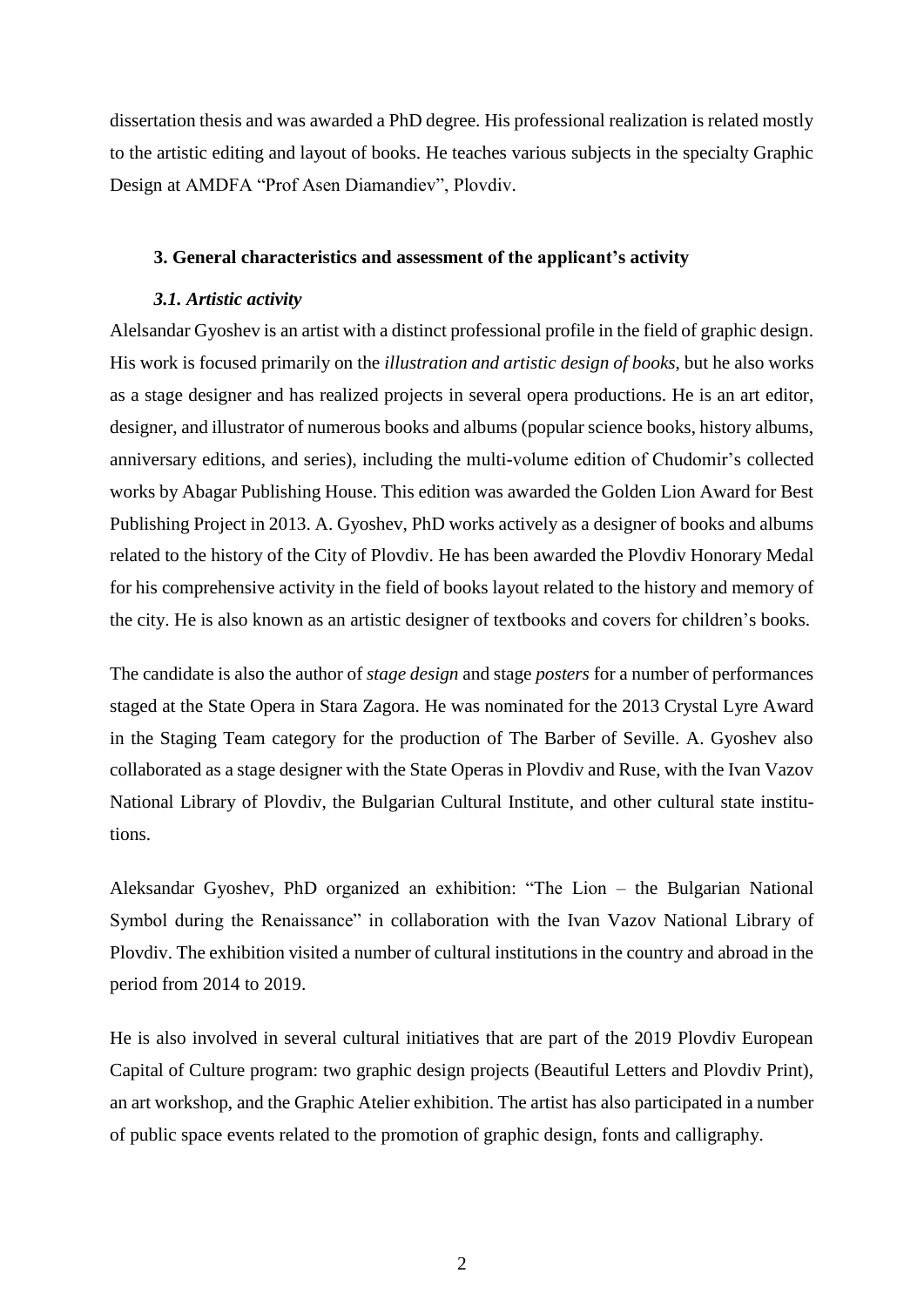Aleksandar Gyoshev's artistic and public activities characterize him as a *highly productive creative personality who actively participates in the dissemination of artistic and aesthetic values in society*. They present him as an established author in the field of graphic design, who has a significant place in the artistic environment, not only in the City of Plovdiv, but also throughout the country. The presented illustrated materials in the field of books layout show that he is an *author with an original handwriting and an undeniably high level of professionalism*. We also find a *wide variety of genres* in his work. His interests and creative achievements in the field of stage design, as well as his promotional activities and exhibitions, reveal to us *an artist with broader professional training, aimed at the needs of different cultural and educational institutions*.

#### *3.2. Academic and applied science activity*

Mr. Gyoshev's academic interests are focused on the arts history and theory. In his studies and articles he is drawn by aesthetic and communicative issues, as well as by issues related to the history of modern art. His academic works are of the nature of art studies, in which Mr. Gyoshev thoroughly examines the issues of symbols in art and visual communication, not only from an aesthetic, but also from a psychological point of view. He uses accurate and clear, rich language, and makes analytical conclusions and meaningful summaries. The texts show that the author has a clear *position* on the issues under consideration, which he argues with *adequate arguments*. The articles give grounds to the conclusion that Aleksandar Gyoshev, PhD *has a broad artistic culture and is able to thoroughly analyze and enter into various semantic fields, as well as to present clearly his conclusions and ideas*. The articles submitted by the candidate have been published in university editions.

### *3.3. Educational and academic activity of the candidate*

The total lecture load of Sen. Asst. Aleksandar Gyoshev, PhD for the previous 2018/2019 academic year is 148 real time hours in 6 courses of studies. With the practical exercises and the related lectures, the tutor took a total of 1021 academic hours. This speaks of academic overload, which shows *the trust of the academic management to him as a tutor*, and is likely due to A. Gyoshev's willingness *to respond to the training needs of the educational institution, as well as his adaptability and ability to develop teaching programs and deliver lectures and exercises in the respective subjects*.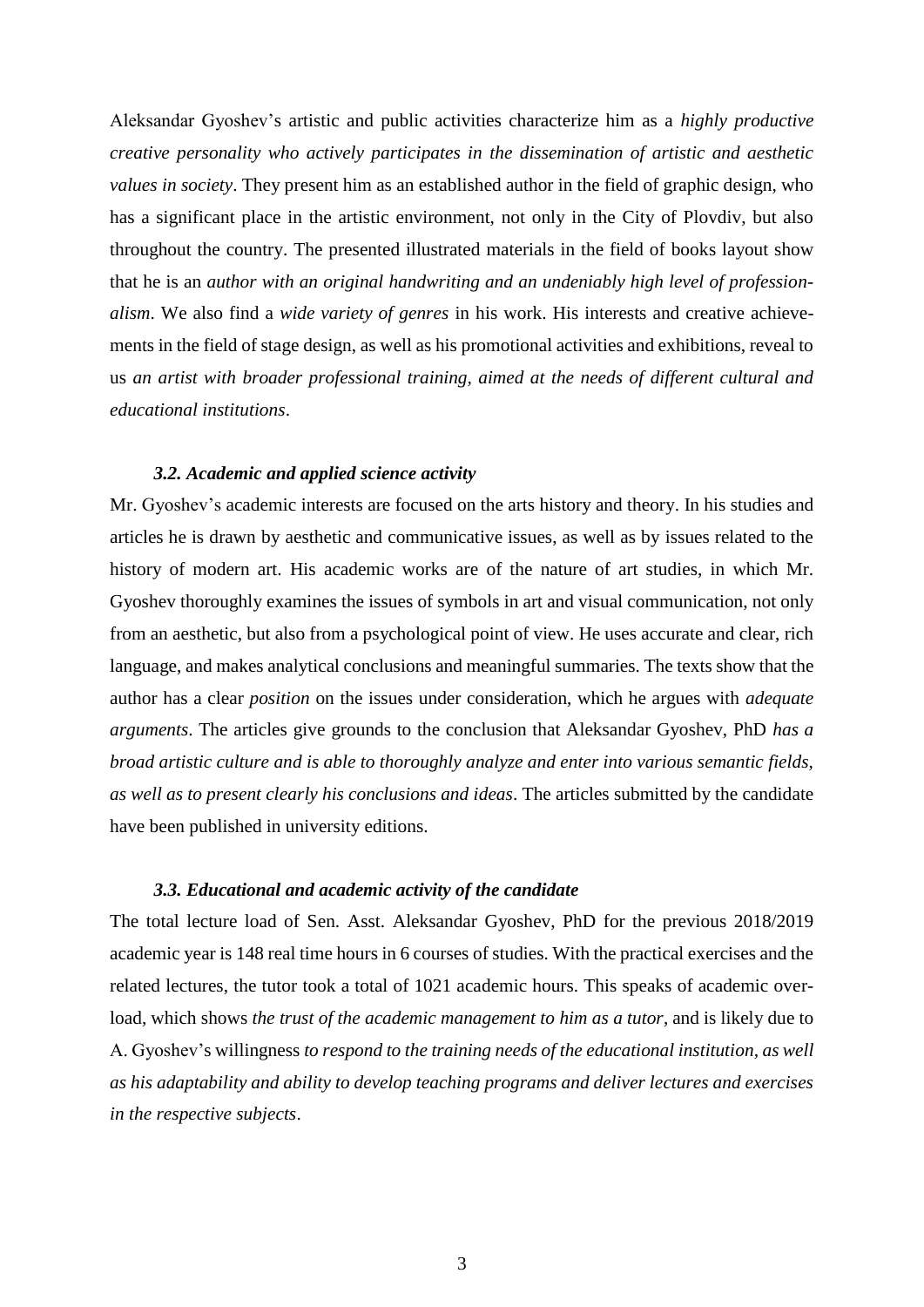#### *3.4. Contributions*

The main contributions that can be distinguished are, first and foremost, related to his artistic activity – especially the layout and artistic editing of books, as well as opera posters. Mr. Gyoshev's artistic and aesthetic concepts have been realized and integrated in numerous print editions from different publishing houses. The author has scenographic projects actually integrated in his artistic practice. In terms of his academic work, A. Gyoshev has made theoretical contributions regarding the clarification of some theoretical and aesthetic phenomena in the field of the history of modern art and fonts. Initiatives related to his public and educational activities in society may be highlighted as social contributions.

#### The contributions mentioned *are* **the applicant's own achievement and his own merit**.

In terms of the qualitative indicators for the awarding of the academic title of Associated Professor, Sen. Asst. Aleksandar Gyoshev, PhD fulfills the minimum national requirements and in some respects even exceeds them.

#### **4. Remarks and recommendations**

I have no critical comments on the candidate. My recommendation is that he creates an educational aid related to the editing and layout of books and the use of computer applications in the process.

# **CONCLUSION**

The artistic activity of Sen. Asst. Aleksandar Gyoshev, PhD, his academic activity, and his multidirectional involvement in the educational process present to us a creative personality with a reflective approach to his own work, with a broad artistic culture, analytical thought, strive to explain in detail the aesthetic nature of artistic phenomena, and to share his knowledge with others – all of these are essential qualities that will contribute to his tutoring activities.

After a thorough review of the documents and materials submitted by Aleksandar Gyoshev, PhD, I do consider that they **meet** all the requirements of the Development of the Academic Staff in the Republic of Bulgaria Act (DASRBA), the Regulations for the implementation of the DASRBA, and the relevant Rules and Regulations of AMDFA "Prof Asen Diamandiev". The candidate submitted a considerable number of works of art, as well as a sufficient number of academic works, published after the materials used in the defense of the PhD degree. The